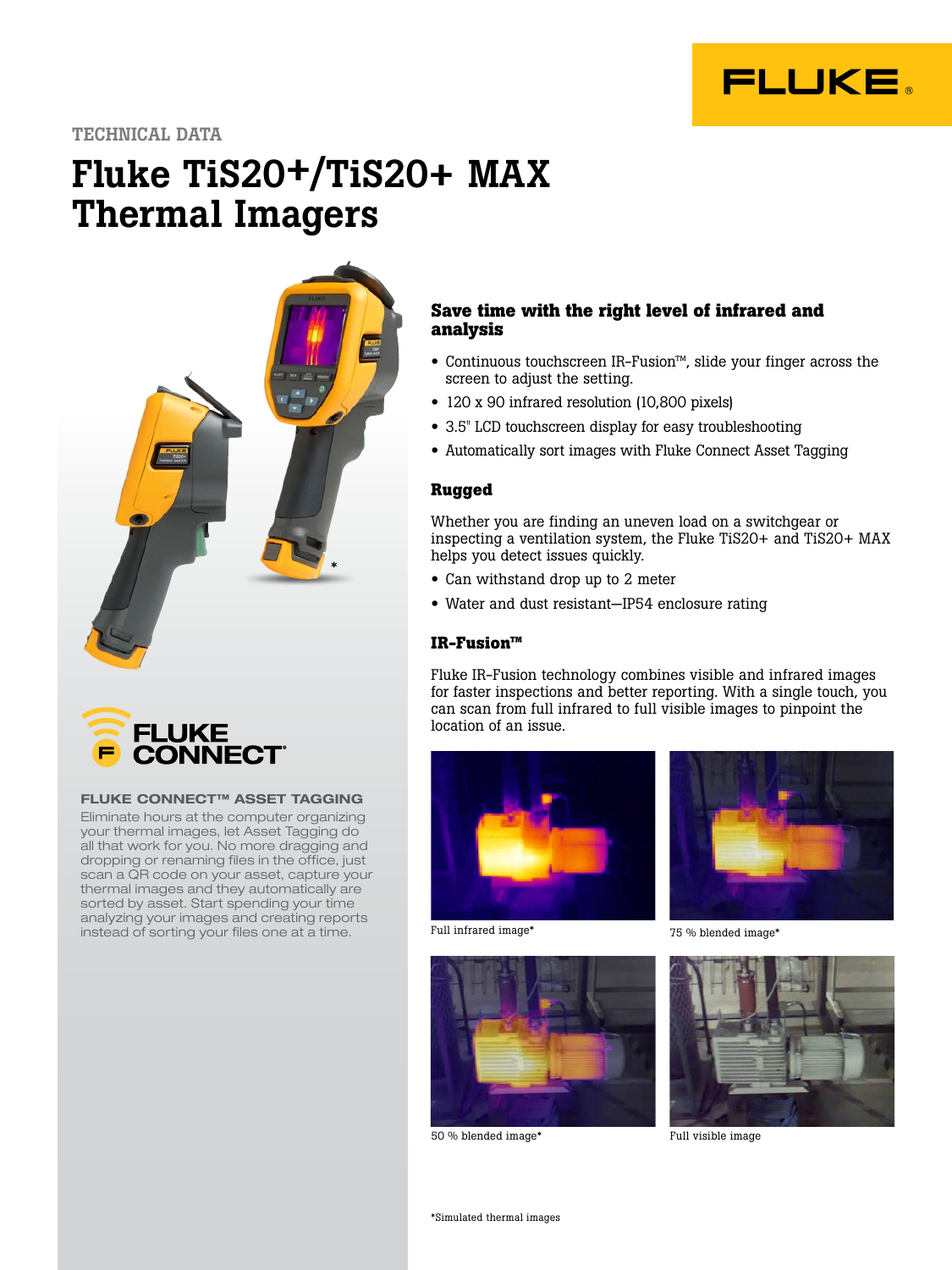

# **Specifications**

| <b>Key features</b>                                          | <b>TiS20+/TiS20+ MAX</b>                                                                                                                                                                                            |
|--------------------------------------------------------------|---------------------------------------------------------------------------------------------------------------------------------------------------------------------------------------------------------------------|
| Infrared resolution                                          | 120 x 90 (10,800 pixels)                                                                                                                                                                                            |
| IFOV (spatial resolution)                                    | 7.6 mRad, D:S 130:1                                                                                                                                                                                                 |
| Field of view                                                | 50° H x 38° V                                                                                                                                                                                                       |
| Minimum focus distance                                       | 50cm (20 inches)                                                                                                                                                                                                    |
| Focus system                                                 | Fixed focus                                                                                                                                                                                                         |
| Data transfer                                                | Mini USB used to transfer image to PC                                                                                                                                                                               |
| Wireless connectivity                                        | Yes, $(802.11 b/q/n (2.4 GHz))$                                                                                                                                                                                     |
| Fluke Connect instant upload                                 | Yes, connect your camera to your building's WiFi network (802.11 b/g/n (2.4)<br>GHz)), and images taken automatically upload to the Fluke Connect system or<br>your local server for storage and viewing on your PC |
| <b>Image quality</b>                                         |                                                                                                                                                                                                                     |
| Level and span                                               | Smooth auto and manual scaling                                                                                                                                                                                      |
| IR-Fusion technology                                         | AutoBlend continuous 0 % to 100 %. Adds the context of the visible details to<br>your infrared image                                                                                                                |
| Display                                                      | 3.5" LCD touchscreen (landscape)                                                                                                                                                                                    |
| Display resolution                                           | 320 x 240 LCD                                                                                                                                                                                                       |
| Thermal sensitivity (NETD)                                   | 60 mK                                                                                                                                                                                                               |
| Frame rate                                                   | 9 <sub>Hz</sub>                                                                                                                                                                                                     |
| Data storage and image capture                               |                                                                                                                                                                                                                     |
| Memory                                                       | Internal 4GB memory (includes slot for optional micro SD card up to 32GB)                                                                                                                                           |
| Image capture, review, save mechanism                        | One-handed image capture, review, and save capability                                                                                                                                                               |
| Image file formats                                           | Non-radiometric (jpeg), or fully radiometric (.is2); no analysis software<br>required for non-radiometric (jpeg) files                                                                                              |
| Software                                                     | Fluke Connect desktop software—full analysis and reporting software with<br>access to the Fluke Connect system                                                                                                      |
| Export file formats with software                            | .bmp, .dib, .jpg, .tif, .tiff                                                                                                                                                                                       |
| <b>Battery</b>                                               |                                                                                                                                                                                                                     |
| Batteries (field-replaceable, rechargable)                   | Lithium ion smart battery pack with five-segment LED display<br>to show charge level                                                                                                                                |
| <b>Battery</b> life                                          | $\geq$ 5 hours continuous (without WiFi)                                                                                                                                                                            |
| Battery charging time                                        | 2.5 hours to full charge                                                                                                                                                                                            |
| Battery charging system                                      | In-imager charging. Optional 12 V automotive charging adapter                                                                                                                                                       |
| AC operation                                                 | AC operation with included power supply (100 V AC to 240 V AC,<br>50/60 Hz)                                                                                                                                         |
| Power saving                                                 | Automatic Shutdown: 5, 10, 15 and 20 minutes or never                                                                                                                                                               |
| <b>Temperature measurement</b>                               |                                                                                                                                                                                                                     |
| Temperature measurement range<br>(not calibrated below 0 °C) | TiS20+: $-20$ °C to 150 °C ( $-4$ °F to 302 °F)<br>TiS20+ MAX: -20 °C to 400°C (-4°F to 752 °F)                                                                                                                     |
| Accuracy                                                     | Target temp at or over 0 °C: Accuracy: $\pm$ 2 °C or $\pm$ 2 % at 25 °C,<br>whichever is the greater.                                                                                                               |
| On-screen emissivity correction                              | Yes, material table                                                                                                                                                                                                 |
| On-screen reflected background temperature<br>compensation   | Yes                                                                                                                                                                                                                 |
| Center-point temperature                                     | Yes                                                                                                                                                                                                                 |
| Spot temperature                                             | Hot and cold spot markers                                                                                                                                                                                           |